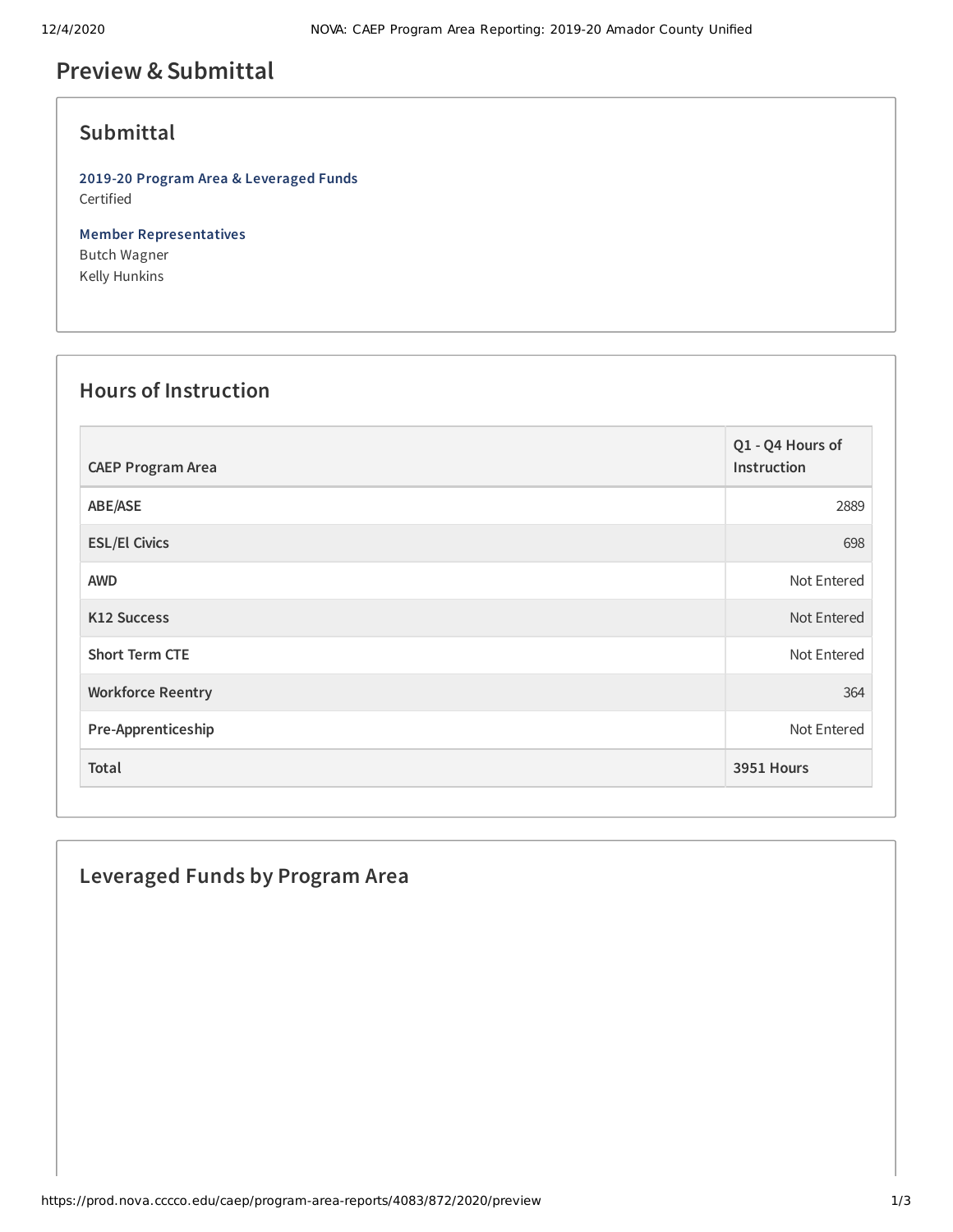12/4/2020 NOVA: CAEP Program Area Reporting: 2019-20 Amador County Unified

| Fund                                         | <b>ABE/ASE</b>        | ESL/El<br><b>Civics</b> | <b>AWD</b>            | K12<br><b>Success</b> | <b>Short</b><br>Term<br><b>CTE</b> | Workforce<br>Reentry | Pre-<br>Apprenticeship | <b>Totals</b> |
|----------------------------------------------|-----------------------|-------------------------|-----------------------|-----------------------|------------------------------------|----------------------|------------------------|---------------|
| California Adult<br><b>Education Program</b> | \$604,517             | \$36,716                | <b>Not</b><br>Entered | Not<br>Entered        | Not<br>Entered                     | \$7,694              | Not Entered            | \$648,927     |
| <b>CalWORKs</b>                              | Not<br>Entered        | <b>Not</b><br>Entered   | Not<br>Entered        | Not<br>Entered        | Not<br>Entered                     | Not Entered          | Not Entered            | \$0           |
| <b>NonCredit</b>                             | <b>Not</b><br>Entered | <b>Not</b><br>Entered   | Not<br>Entered        | Not<br>Entered        | <b>Not</b><br>Entered              | Not Entered          | Not Entered            | \$0           |
| <b>Perkins</b>                               | <b>Not</b><br>Entered | <b>Not</b><br>Entered   | <b>Not</b><br>Entered | Not<br>Entered        | <b>Not</b><br>Entered              | Not Entered          | Not Entered            | \$0           |
| <b>LCFF</b>                                  | <b>Not</b><br>Entered | <b>Not</b><br>Entered   | Not<br>Entered        | Not<br>Entered        | Not<br>Entered                     | Not Entered          | Not Entered            | \$0           |
| Fees                                         | Not<br>Entered        | <b>Not</b><br>Entered   | Not<br>Entered        | Not<br>Entered        | Not<br>Entered                     | Not Entered          | Not Entered            | \$0           |
| K12 Adult Ed Jail<br><b>Funds</b>            | <b>Not</b><br>Entered | Not<br>Entered          | Not<br>Entered        | Not<br>Entered        | Not<br>Entered                     | Not Entered          | Not Entered            | \$0           |
| <b>WIOA II</b>                               | Not<br>Entered        | <b>Not</b><br>Entered   | Not<br>Entered        | Not<br>Entered        | Not<br>Entered                     | Not Entered          | Not Entered            | \$0           |
| <b>Contracted Services</b>                   | <b>Not</b><br>Entered | Not<br>Entered          | Not<br>Entered        | Not<br>Entered        | Not<br>Entered                     | Not Entered          | Not Entered            | \$0           |
| In-kind<br><b>Contributions</b>              | \$46,956              | \$3,029                 | Not<br>Entered        | Not<br>Entered        | Not<br>Entered                     | \$505                | Not Entered            | \$50,490      |
| <b>Totals</b>                                | \$651,473             | \$39,745                | \$0                   | \$0                   | \$0                                | \$8,199              | \$0                    | \$699,417     |

## **Certification**

**28 Capital Adult Education Regional Consortium - Primary Contact**

**Branka Marceta 2282587** Director [bmarceta@scoe.net](mailto:bmarceta@scoe.net)

**Bethany Ely** Coordinator [bely@scoe.net](mailto:bely@scoe.net)

Approved by Branka Marceta 2282587